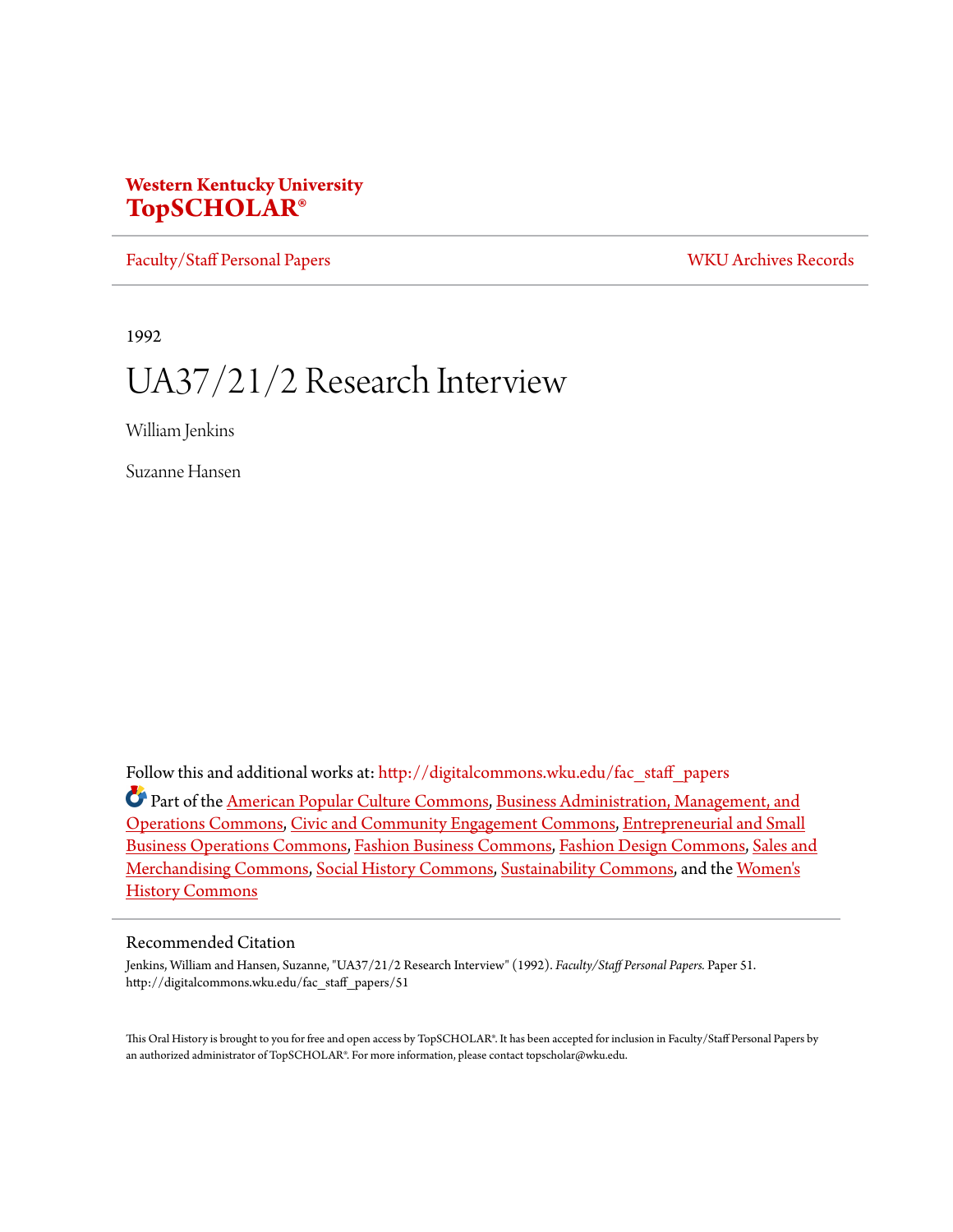

**Western Kentucky University UA37/21 William Jenkins Faculty / Staff Papers Item 2 Suzanne Hansen Interview** 

#### **Contact information:**

WKU Archives Library Special Collections 1906 College Heights Blvd.#11092 Bowling Green, KY 42101-1092 Phone: 270-745-4793 Email: http://wkuarchives.wordpress.com/about/ Home page: http://www.wku.edu/library/archive/ © 2014 WKU Archives. Western Kentucky University. All rights reserved

**Description:** Research interview with Suzanne Hansen owner-operator of Recycled Revolution. The tape has quite a lot of background noise which occasionally make it difficult to hear what is being said.

For more information regarding Recycled Revolution see:

Apodaca, Rose. New-Age Junkies, Los Angeles Times, 4/23/1993.

Kelly, John. Bowling Green Firm Turns Old Junk Into Fashion, Kentucky News Era, 11/1/1993 http://news.google.com/newspapers?nid=266&dat=19931101&id=AtorAAAAIBAJ&sjid=W2QFAAAAIBAJ& pg=6258,162030

**Dates:** 1992

**Extent:** 1 audiotape, 1 wav file, m387.wav

#### **Subject Analytics:**

Audio recording Business enterprises--Kentucky--Bowling Green Fashion designers Interviews Recycling **Sustainability** 

Accession Information: These records donated to WKU Archives by William Jenkins.

#### **Access Restrictions:** none

#### Copyright Notice:

Transcription: Suellyn Lathrop, 9/24/2014.

Preferred Citation: UA37/21/2 Suzanne Hansen Interview, WKU Archives, Bowling Green, Kentucky, USA.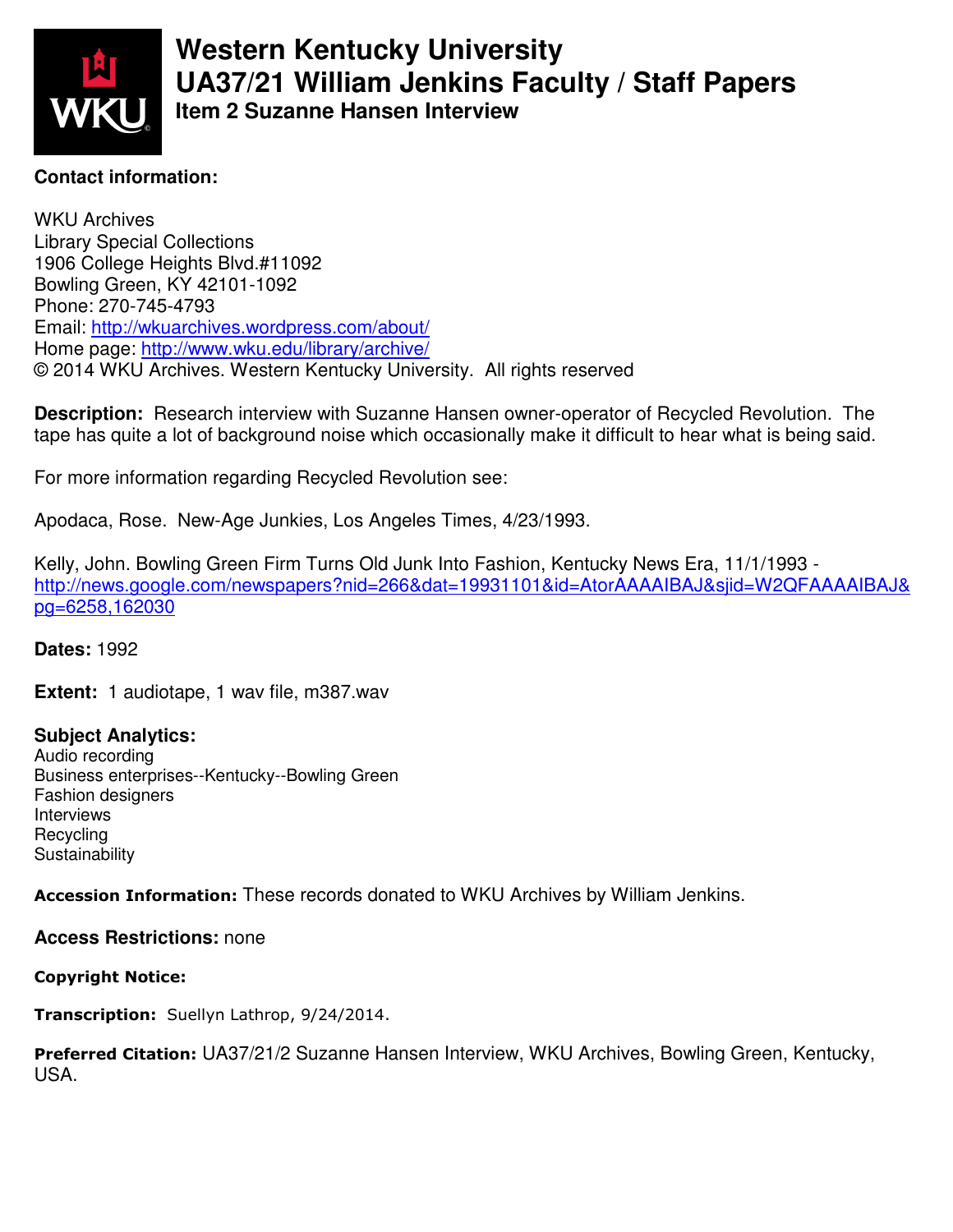## **Oral History Recording List UA37.21.2 ~ Audiocassette**

*09/25/2014*

| <b>Media ID</b> | <b>Side</b>  | <b>Start time</b> | <b>Subject</b>                                                                                                                                                                                                                                                                                                                                                                                                                                                                                                                 |
|-----------------|--------------|-------------------|--------------------------------------------------------------------------------------------------------------------------------------------------------------------------------------------------------------------------------------------------------------------------------------------------------------------------------------------------------------------------------------------------------------------------------------------------------------------------------------------------------------------------------|
| Tape 1          | 1            | 00:00:00          | SH:  myself and Jorge Hansen who is now my husband but we met about four years ago in<br>California, in Hollywood. And he and I had a lot in common and about three weeks after we<br>met we came up with this idea Recycled Revolution to                                                                                                                                                                                                                                                                                     |
|                 |              |                   | WJ: Now why were you there in the first place?                                                                                                                                                                                                                                                                                                                                                                                                                                                                                 |
|                 |              |                   | SH: I had a job and they moved me from Atlanta. And I was a sweater designer and I<br>designed sweaters for a company out there and I did that for a little while. I did a couple other<br>things too. I started doing some things on my own which involve recycling blue jeans. So I<br>was kind of into recycling anyway before I met Jorge. They had moved me to California so I<br>was there.                                                                                                                              |
|                 |              |                   | And at the time I met Jorge I was kind of getting out of doing the recycling of the jeans I had a<br>partner in that and he was my boyfriend at the time and we kind of went our separate ways.<br>And I was looking for something to do also and so was Jorge. Jorge had come out from New<br>York. He had just moved out from New York to do, he was going to get into acting and he had<br>done commercials. But when we started Recycle Revolution he got out of that and we both<br>just focused on that, on the project. |
| Tape 1          | $\mathbf{1}$ | 00:01:55          | WJ: And did you start this in California?                                                                                                                                                                                                                                                                                                                                                                                                                                                                                      |
|                 |              |                   | SH: We were out there until a year ago. So we were in California for three years doing it.                                                                                                                                                                                                                                                                                                                                                                                                                                     |
|                 |              |                   | WJ: What brought you back to Bowling Green?                                                                                                                                                                                                                                                                                                                                                                                                                                                                                    |
|                 |              |                   | SH: Well I'm from here                                                                                                                                                                                                                                                                                                                                                                                                                                                                                                         |
|                 |              |                   | WJ: And your mother's Martha Deputy.                                                                                                                                                                                                                                                                                                                                                                                                                                                                                           |
|                 |              |                   | SH: My mother's Martha Deputy, yes. And kind of home is where the heart is so we ended up<br>moving back here. And he didn't mind moving and it's pretty and everything. The only<br>question he had was "You didn't tell me quite about the weather." I kind of forgot. I had been<br>gone so long I had forgot about the humidity and one weather crisis or another, but we moved<br>back.                                                                                                                                   |
| Tape 1          | $\mathbf{1}$ | 00:02:38          | WJ: So you came here and now you are in an old building                                                                                                                                                                                                                                                                                                                                                                                                                                                                        |
|                 |              |                   | SH: Yes.                                                                                                                                                                                                                                                                                                                                                                                                                                                                                                                       |
|                 |              |                   | $WJ: \ldots$ which used to be an electronics $\ldots$                                                                                                                                                                                                                                                                                                                                                                                                                                                                          |
|                 |              |                   | SH: Yes.                                                                                                                                                                                                                                                                                                                                                                                                                                                                                                                       |
|                 |              |                   | WJ:  supply company.                                                                                                                                                                                                                                                                                                                                                                                                                                                                                                           |
|                 |              |                   | SH: Yes.                                                                                                                                                                                                                                                                                                                                                                                                                                                                                                                       |
|                 |              |                   | WJ: How did you finance it?                                                                                                                                                                                                                                                                                                                                                                                                                                                                                                    |
|                 |              |                   | SH: We've just been financing it on our own.                                                                                                                                                                                                                                                                                                                                                                                                                                                                                   |
|                 |              |                   | WJ: No bank loans?                                                                                                                                                                                                                                                                                                                                                                                                                                                                                                             |
|                 |              |                   | SH: Except to buy the building.                                                                                                                                                                                                                                                                                                                                                                                                                                                                                                |
|                 |              |                   | WJ: You bought the building.                                                                                                                                                                                                                                                                                                                                                                                                                                                                                                   |
|                 |              |                   | SH: We bought the building. When we moved here we wanted to buy something instead of<br>renting and renting and renting. And we had bank financing for that. But until now we've not<br>had any financing outside, except for that.                                                                                                                                                                                                                                                                                            |
| Tape 1          | $\mathbf{1}$ | 00:03:19          | WJ: Now you make a great many items                                                                                                                                                                                                                                                                                                                                                                                                                                                                                            |
|                 |              |                   | SH: Yes.                                                                                                                                                                                                                                                                                                                                                                                                                                                                                                                       |
|                 |              |                   | WJ: out of trunk inner tubes.                                                                                                                                                                                                                                                                                                                                                                                                                                                                                                  |
|                 |              |                   | SH: Trunk inner tubes. Hub caps.                                                                                                                                                                                                                                                                                                                                                                                                                                                                                               |
|                 |              |                   | WJ. Hub caps.                                                                                                                                                                                                                                                                                                                                                                                                                                                                                                                  |
|                 |              |                   | SH: License plates.                                                                                                                                                                                                                                                                                                                                                                                                                                                                                                            |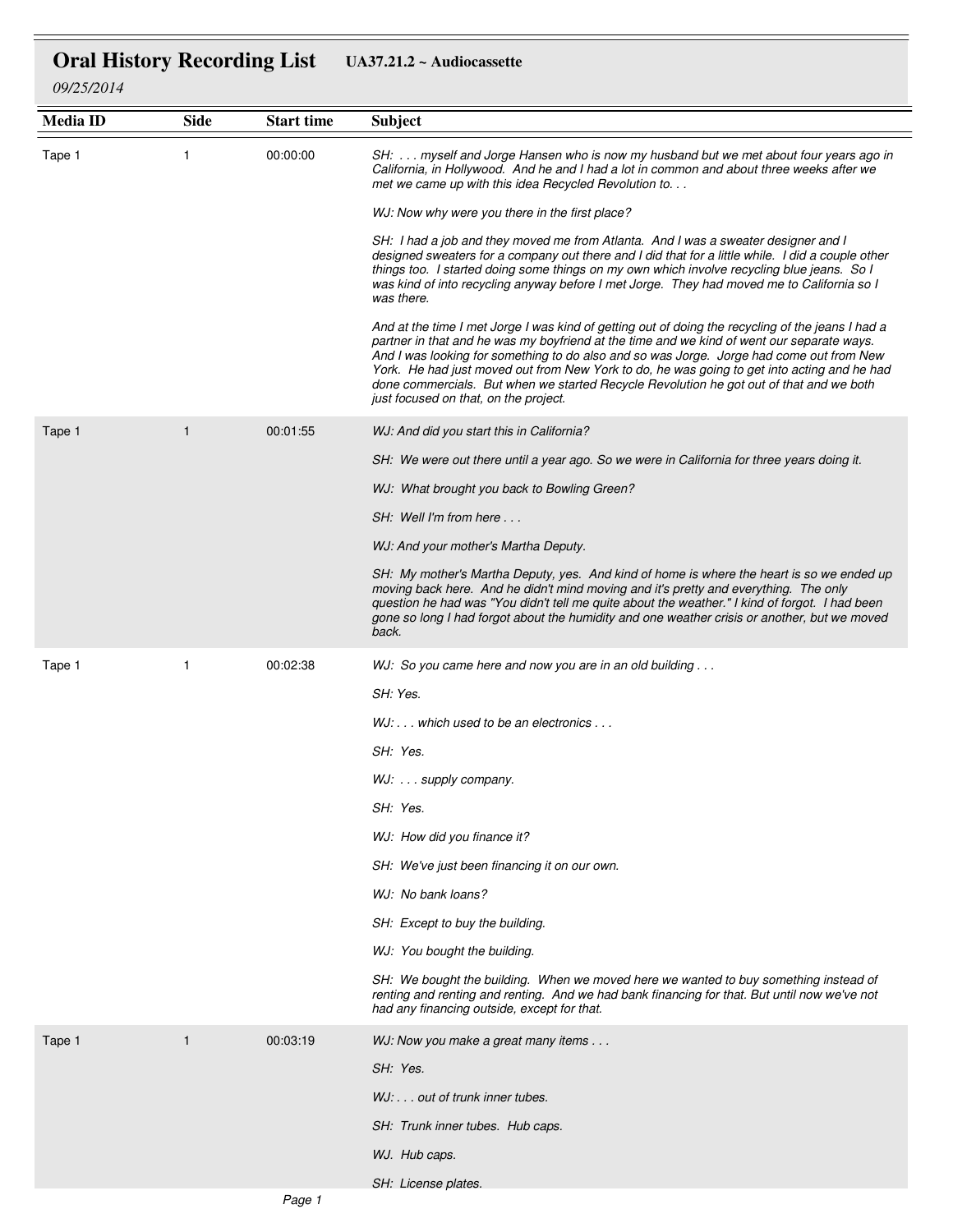| <b>Media ID</b> | <b>Side</b>  | <b>Start time</b> | <b>Subject</b>                                                                                                                                                                                                                                                                                                                                                                                                                                                                                                                                        |
|-----------------|--------------|-------------------|-------------------------------------------------------------------------------------------------------------------------------------------------------------------------------------------------------------------------------------------------------------------------------------------------------------------------------------------------------------------------------------------------------------------------------------------------------------------------------------------------------------------------------------------------------|
|                 |              |                   | WJ: Bottle caps.                                                                                                                                                                                                                                                                                                                                                                                                                                                                                                                                      |
|                 |              |                   | SH: Bottle caps. Records. Seat belt buckles. Old blue jeans. We still use old blue jeans.<br>Let's see what else we use. I think we hit on most of the things. We always look for new<br>things to incorporate, but of course you have to be able to get a lot of it. And right now we are<br>focusing on making backpacks and purses and belts. And we've not really gone out of that<br>focus because then your production gets everywhere. So we've stayed in fashion items, very,<br>we make them well and what not, but they're not like a       |
|                 |              |                   | WJ: You call them fashion items.                                                                                                                                                                                                                                                                                                                                                                                                                                                                                                                      |
|                 |              |                   | SH: Yes.                                                                                                                                                                                                                                                                                                                                                                                                                                                                                                                                              |
|                 |              |                   | WJ: Fashion for whom?                                                                                                                                                                                                                                                                                                                                                                                                                                                                                                                                 |
|                 |              |                   | SH: Fashion for anybody. Fashion for, we've focused mainly ourselves on the east coast and<br>the west coast and then out of the country. They sell in high fashion boutiques and higher end<br>and when I mean higher end I mean higher price fashion stores.  Magazines come in and use<br>it in their maybe an editorial it's a fashion. You said, "Fashion in what sense?" It's not a<br>generic. It's very noticeable when you wear it. It's very much a fashion statement when you<br>wear it. It's very noticeable, flashy how fashion can be. |
| Tape 1          | $\mathbf{1}$ | 00:05:15          | WJ: You say on your map up there that you have sales east coast, west coast, Key West or<br>thereabouts.                                                                                                                                                                                                                                                                                                                                                                                                                                              |
|                 |              |                   | SH: Yes.                                                                                                                                                                                                                                                                                                                                                                                                                                                                                                                                              |
|                 |              |                   | WJ: And Florida.                                                                                                                                                                                                                                                                                                                                                                                                                                                                                                                                      |
|                 |              |                   | SH: Well we've missed a few dots up there. I think we used our dots for something else.                                                                                                                                                                                                                                                                                                                                                                                                                                                               |
|                 |              |                   | WJ: Yes.                                                                                                                                                                                                                                                                                                                                                                                                                                                                                                                                              |
|                 |              |                   | SH: But what you see, yes, we're in probably forty different states across the country.                                                                                                                                                                                                                                                                                                                                                                                                                                                               |
|                 |              |                   | WJ: Now in the foreign countries where you sell well                                                                                                                                                                                                                                                                                                                                                                                                                                                                                                  |
|                 |              |                   | SH: Japan.                                                                                                                                                                                                                                                                                                                                                                                                                                                                                                                                            |
|                 |              |                   | WJ:  where are those?                                                                                                                                                                                                                                                                                                                                                                                                                                                                                                                                 |
|                 |              |                   | SH: Japan                                                                                                                                                                                                                                                                                                                                                                                                                                                                                                                                             |
|                 |              |                   | WJ: Japan?                                                                                                                                                                                                                                                                                                                                                                                                                                                                                                                                            |
|                 |              |                   | SH: has always been our number one foreign export.                                                                                                                                                                                                                                                                                                                                                                                                                                                                                                    |
|                 |              |                   | WJ: No kidding?                                                                                                                                                                                                                                                                                                                                                                                                                                                                                                                                       |
|                 |              |                   | SH: Yes.                                                                                                                                                                                                                                                                                                                                                                                                                                                                                                                                              |
|                 |              |                   | WJ: You're trying to redress the imbalance of trade.                                                                                                                                                                                                                                                                                                                                                                                                                                                                                                  |
|                 |              |                   | SH: Of course.                                                                                                                                                                                                                                                                                                                                                                                                                                                                                                                                        |
|                 |              |                   | WJ: But I'm surprised that you sell so well in Japan.                                                                                                                                                                                                                                                                                                                                                                                                                                                                                                 |
|                 |              |                   | SH: Well all of our products are made up of very Americana, you know a hub cap that says<br>Ford on it or Chevy and they like Americans so much. License plates we use all fifty states<br>and they like the license plates. It's so noticeable American. The belt buckles say GM on<br>them and they like that. They like American products and so when we put them all together<br>and make a bag it's a very unique, special bag.                                                                                                                  |
|                 |              |                   | WJ: That it is. Now looking over at the map I see you've got Holland on there.                                                                                                                                                                                                                                                                                                                                                                                                                                                                        |
|                 |              |                   | SH: Yes.                                                                                                                                                                                                                                                                                                                                                                                                                                                                                                                                              |
|                 |              |                   | WJ: And Germany.                                                                                                                                                                                                                                                                                                                                                                                                                                                                                                                                      |
|                 |              |                   | SH: Holland, Germany.                                                                                                                                                                                                                                                                                                                                                                                                                                                                                                                                 |
|                 |              |                   | WJ: Austria, no it's not Austria, no it's Italy, isn't it.                                                                                                                                                                                                                                                                                                                                                                                                                                                                                            |
|                 |              |                   | SH: It's Switzerland, Switzerland. Italy. We're in Canada, Singapore, Korea, Australia. And<br>we shipped to a lot of other countries. We've even shipped to South Africa, Scotland. Let me<br>see, where else? We're getting ready to talk about going into the Middle East with a person<br>that has connections.                                                                                                                                                                                                                                   |

 $=$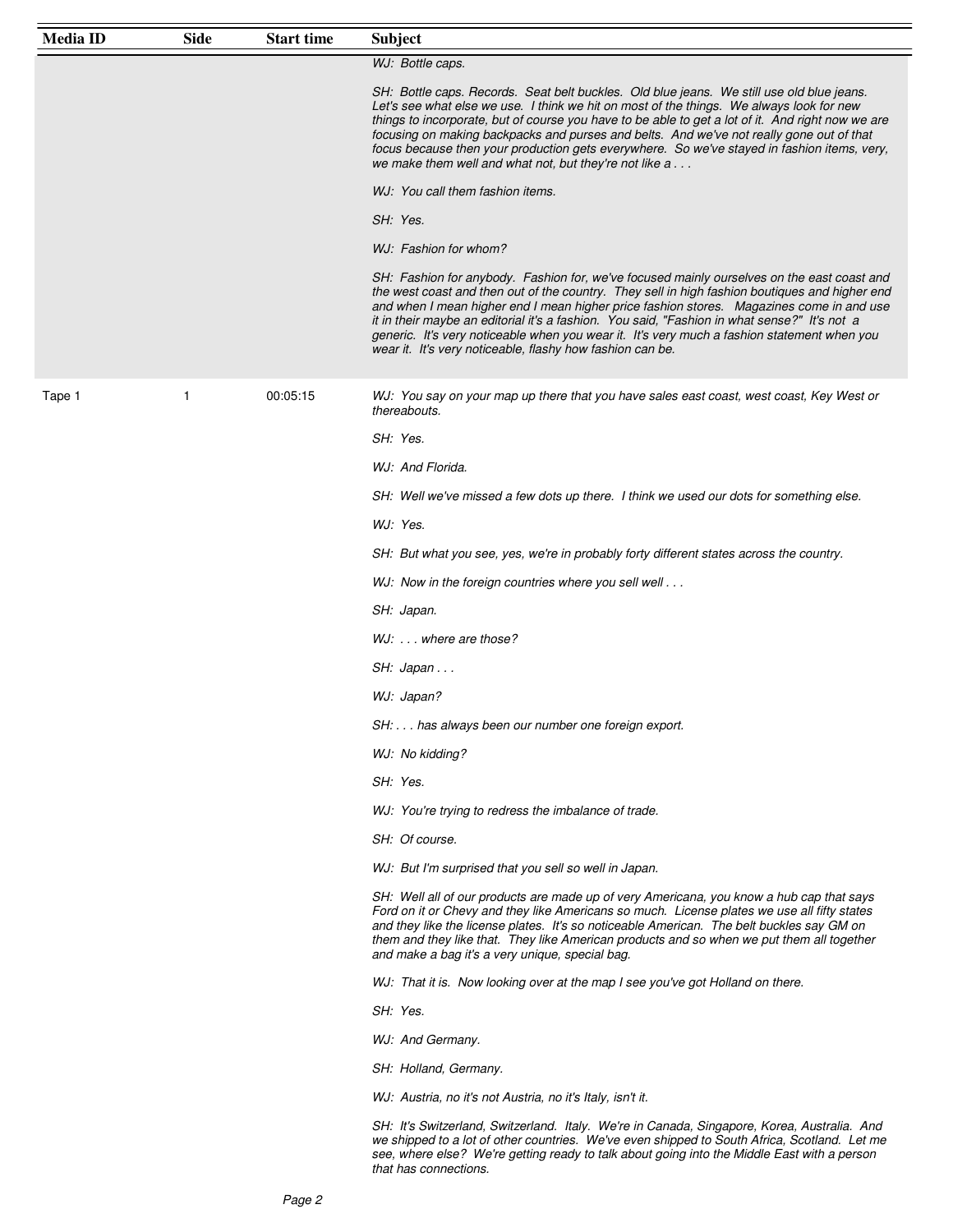| <b>Media ID</b> | <b>Side</b> | <b>Start time</b> | <b>Subject</b>                                                                                                                                                                                                                                                                                                                                                                                                                                                                                                                                                                                                                                                                                                                                                                                                                                                                                                                                                                                                                                                                                                                                                                                                      |
|-----------------|-------------|-------------------|---------------------------------------------------------------------------------------------------------------------------------------------------------------------------------------------------------------------------------------------------------------------------------------------------------------------------------------------------------------------------------------------------------------------------------------------------------------------------------------------------------------------------------------------------------------------------------------------------------------------------------------------------------------------------------------------------------------------------------------------------------------------------------------------------------------------------------------------------------------------------------------------------------------------------------------------------------------------------------------------------------------------------------------------------------------------------------------------------------------------------------------------------------------------------------------------------------------------|
|                 |             |                   | WJ: Well don't send them beer caps.                                                                                                                                                                                                                                                                                                                                                                                                                                                                                                                                                                                                                                                                                                                                                                                                                                                                                                                                                                                                                                                                                                                                                                                 |
|                 |             |                   | SH: Why?                                                                                                                                                                                                                                                                                                                                                                                                                                                                                                                                                                                                                                                                                                                                                                                                                                                                                                                                                                                                                                                                                                                                                                                                            |
|                 |             |                   | WJ: Well to the Muslim countries?                                                                                                                                                                                                                                                                                                                                                                                                                                                                                                                                                                                                                                                                                                                                                                                                                                                                                                                                                                                                                                                                                                                                                                                   |
|                 |             |                   | SH: Oh, they won't know what to do with it. But this will be for the more fashionable Muslims.<br>This won't be for their very their veiled Muslims. This will be for their fashion Muslims.                                                                                                                                                                                                                                                                                                                                                                                                                                                                                                                                                                                                                                                                                                                                                                                                                                                                                                                                                                                                                        |
| Tape 1          | 1           | 00:07:51          | WJ: It's a fascinating thing you've done. And what percentage of your shipments go<br>overseas?                                                                                                                                                                                                                                                                                                                                                                                                                                                                                                                                                                                                                                                                                                                                                                                                                                                                                                                                                                                                                                                                                                                     |
|                 |             |                   | SH: I'd say a good 50, 50%.                                                                                                                                                                                                                                                                                                                                                                                                                                                                                                                                                                                                                                                                                                                                                                                                                                                                                                                                                                                                                                                                                                                                                                                         |
|                 |             |                   | WJ: Maybe 50%.                                                                                                                                                                                                                                                                                                                                                                                                                                                                                                                                                                                                                                                                                                                                                                                                                                                                                                                                                                                                                                                                                                                                                                                                      |
|                 |             |                   | SH: 50%. Yes, I'd say so.                                                                                                                                                                                                                                                                                                                                                                                                                                                                                                                                                                                                                                                                                                                                                                                                                                                                                                                                                                                                                                                                                                                                                                                           |
|                 |             |                   | WJ: Well, I'm was thinking of titling this "Turning Trash into Cash."                                                                                                                                                                                                                                                                                                                                                                                                                                                                                                                                                                                                                                                                                                                                                                                                                                                                                                                                                                                                                                                                                                                                               |
|                 |             |                   | SH: Oh that's true, that's good. No one's ever used that one before.                                                                                                                                                                                                                                                                                                                                                                                                                                                                                                                                                                                                                                                                                                                                                                                                                                                                                                                                                                                                                                                                                                                                                |
|                 |             |                   | WJ: Well I thought that'd be a nice title for it. That's what you're doing.                                                                                                                                                                                                                                                                                                                                                                                                                                                                                                                                                                                                                                                                                                                                                                                                                                                                                                                                                                                                                                                                                                                                         |
|                 |             |                   | SH: We are. Jorge has a song that he wrote and it's called "The Recycle Man" and he has a<br>line that says "I'm going to give you money honey. Gonna give you cash for trash. Gonna try<br>to solve some problems here. A revolutionary bash." So that's he has it in a song. It's called<br>"Recycle Man."                                                                                                                                                                                                                                                                                                                                                                                                                                                                                                                                                                                                                                                                                                                                                                                                                                                                                                        |
|                 |             |                   | WJ: Where would I get a copy of the song?                                                                                                                                                                                                                                                                                                                                                                                                                                                                                                                                                                                                                                                                                                                                                                                                                                                                                                                                                                                                                                                                                                                                                                           |
|                 |             |                   | SH: You'd have to have him come sing it and then you could have the song. He doesn't have<br>a copy.                                                                                                                                                                                                                                                                                                                                                                                                                                                                                                                                                                                                                                                                                                                                                                                                                                                                                                                                                                                                                                                                                                                |
|                 |             |                   | WJ: He hasn't copyrighted it.                                                                                                                                                                                                                                                                                                                                                                                                                                                                                                                                                                                                                                                                                                                                                                                                                                                                                                                                                                                                                                                                                                                                                                                       |
|                 |             |                   | SH: No, he hasn't.                                                                                                                                                                                                                                                                                                                                                                                                                                                                                                                                                                                                                                                                                                                                                                                                                                                                                                                                                                                                                                                                                                                                                                                                  |
|                 |             |                   | WJ: Well, now it sounds like it, is he a musician?                                                                                                                                                                                                                                                                                                                                                                                                                                                                                                                                                                                                                                                                                                                                                                                                                                                                                                                                                                                                                                                                                                                                                                  |
|                 |             |                   | SH: Yes, he's a musician.                                                                                                                                                                                                                                                                                                                                                                                                                                                                                                                                                                                                                                                                                                                                                                                                                                                                                                                                                                                                                                                                                                                                                                                           |
|                 |             |                   | WJ: Sounds like something that might catch on.                                                                                                                                                                                                                                                                                                                                                                                                                                                                                                                                                                                                                                                                                                                                                                                                                                                                                                                                                                                                                                                                                                                                                                      |
|                 |             |                   | SH: Well I think it is real catchy. He probably just needs to follow up on it. Get it written and<br>get it out there. It's really good.                                                                                                                                                                                                                                                                                                                                                                                                                                                                                                                                                                                                                                                                                                                                                                                                                                                                                                                                                                                                                                                                            |
|                 |             |                   | WJ: Well you are right at the edge of the Nashville market.                                                                                                                                                                                                                                                                                                                                                                                                                                                                                                                                                                                                                                                                                                                                                                                                                                                                                                                                                                                                                                                                                                                                                         |
|                 |             |                   | SH: That's true.                                                                                                                                                                                                                                                                                                                                                                                                                                                                                                                                                                                                                                                                                                                                                                                                                                                                                                                                                                                                                                                                                                                                                                                                    |
|                 |             |                   | WJ: [Unintelligible] market.                                                                                                                                                                                                                                                                                                                                                                                                                                                                                                                                                                                                                                                                                                                                                                                                                                                                                                                                                                                                                                                                                                                                                                                        |
|                 |             |                   | SH: True, true.                                                                                                                                                                                                                                                                                                                                                                                                                                                                                                                                                                                                                                                                                                                                                                                                                                                                                                                                                                                                                                                                                                                                                                                                     |
|                 |             |                   | WJ: At least I could get the words.                                                                                                                                                                                                                                                                                                                                                                                                                                                                                                                                                                                                                                                                                                                                                                                                                                                                                                                                                                                                                                                                                                                                                                                 |
|                 |             |                   | SH: Yes, you could. [unintelligible] Let me see it starts I can't remember the words just off<br>the top of my head, but he will. But it would help you see kind of our vision.                                                                                                                                                                                                                                                                                                                                                                                                                                                                                                                                                                                                                                                                                                                                                                                                                                                                                                                                                                                                                                     |
|                 |             |                   | That Recycle Revolution is a concept where we think that recycling's really good, but when<br>people melt down, we reuse. Which we don't melt things down. We reuse it in the form that it<br>is. We're not melting things which causes more pollution, which uses more water, which uses<br>more electricity. And by doing so we're higher on the line of recycling. If you've looked at<br>reuse, reduce, recycle. These are the things we suggest everyone do. Well we reuse all of our<br>materials. We're not melting or changing the form. And that makes them so unique because<br>they are so recognizable in a product. Where you know, you could paint a bottle cap gold and<br>put it on a piece of leather and somebody probably wouldn't even know it was a bottle cap.<br>But we use an inner tube that's got the writing if it's on there on our inner tube. And then the<br>bottle caps all have their own, you know they're not changed in any way except they're put on<br>the belts so everyone knows that is a bottle cap. And we felt that we could take this in so<br>many areas too, not just making bags. We're making bags for now and we'd like to in the<br>future go into other fields. |
| Tape 1          | 1           | 00:11:37          | An unidentified employee joins in.<br>SH: Yes, that looks cool. I like it.                                                                                                                                                                                                                                                                                                                                                                                                                                                                                                                                                                                                                                                                                                                                                                                                                                                                                                                                                                                                                                                                                                                                          |
|                 |             |                   | ??: We're going to have to start doing [unintelligible].                                                                                                                                                                                                                                                                                                                                                                                                                                                                                                                                                                                                                                                                                                                                                                                                                                                                                                                                                                                                                                                                                                                                                            |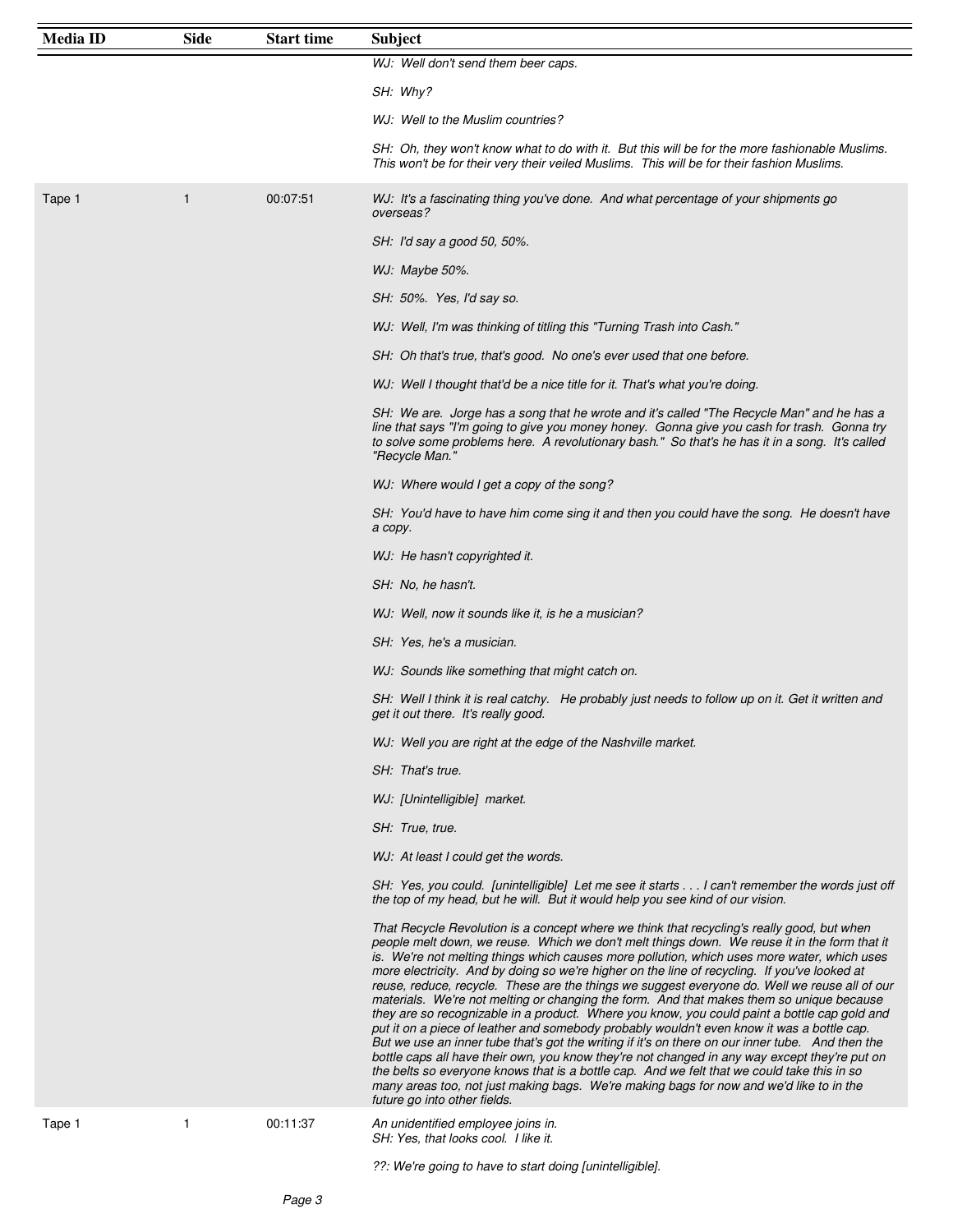| <b>Media ID</b> | <b>Side</b> | <b>Start time</b> | <b>Subject</b>                                                                                                                                                                                                                                                                                                                                                            |
|-----------------|-------------|-------------------|---------------------------------------------------------------------------------------------------------------------------------------------------------------------------------------------------------------------------------------------------------------------------------------------------------------------------------------------------------------------------|
|                 |             |                   | SH: [Unintelligible].                                                                                                                                                                                                                                                                                                                                                     |
|                 |             |                   | ??: Holes [?]                                                                                                                                                                                                                                                                                                                                                             |
|                 |             |                   | SH: Holes. I like it. It looks very cool.                                                                                                                                                                                                                                                                                                                                 |
|                 |             |                   | WJ: Well you could make a fairly good airline carry-on bag.                                                                                                                                                                                                                                                                                                               |
|                 |             |                   | SH: They do a bag, I don't know if you saw it. It has a hub cap here and a hub cap here. It's<br>got a zipper in the middle and a shoulder strap and it is very good for that. You could either<br>cram it really full and check it or you can carry it on with you.                                                                                                      |
|                 |             |                   | WJ: Well, but it's going to turn the sensor on.                                                                                                                                                                                                                                                                                                                           |
|                 |             |                   | SH: Well not the hub cap. All the belts turn the sensor on. So everybody's got a belt, they go<br>through the airport they know better just have the belt here because it's gonna turn them on.<br>Always.                                                                                                                                                                |
|                 |             |                   | WJ: Always.                                                                                                                                                                                                                                                                                                                                                               |
|                 |             |                   | SH: Always!                                                                                                                                                                                                                                                                                                                                                               |
| Tape 1          | 1           | 00:12:31          | WJ: You say you're thinking of the future [unintelligible]. What are you thinking you might use?                                                                                                                                                                                                                                                                          |
|                 |             |                   | SH: We're looking at using, maybe taking old furniture and reupholstering old furniture. That's<br>been the one thing $\dots$                                                                                                                                                                                                                                             |
|                 |             |                   | WJ: Now that's sharp. It can be done too.                                                                                                                                                                                                                                                                                                                                 |
|                 |             |                   | SH: Yes and you find furniture all over the place. And half the time the city has to go around<br>and pick it up and then it goes to the dump. So furniture is more unique one of a kind stuff<br>although you could do certain types. But furniture would be something we've always kind of<br>wanted to go into. When we get a really good production level up on this. |
|                 |             |                   | WJ: Well you know the springs are easy to replace. You could go the form that Flex-Steel<br>uses. Straight flexible steel bands.                                                                                                                                                                                                                                          |
|                 |             |                   | SH: Right.                                                                                                                                                                                                                                                                                                                                                                |
|                 |             |                   | WJ: And not have to reuse coil.                                                                                                                                                                                                                                                                                                                                           |
|                 |             |                   | SH: Right. I see what you're saying.                                                                                                                                                                                                                                                                                                                                      |
|                 |             |                   | WJ: That wouldn't be that expensive.                                                                                                                                                                                                                                                                                                                                      |
|                 |             |                   | SH: No it wouldn't. It would just only thing it's a harder item to market because it's bigger.                                                                                                                                                                                                                                                                            |
|                 |             |                   | WJ: And it becomes a fashion item of a different sort.                                                                                                                                                                                                                                                                                                                    |
|                 |             |                   | SH: Definitely. Definitely. A couch in a living room with you know maybe put a little ashtray<br>from an old junk car in it with you know do very unique things to it. Upholstery it maybe with<br>old clothes, very specially done. It does, it becomes an interior type fashion.                                                                                        |
|                 |             |                   | WJ: Well, denim is not a bad material to use either.                                                                                                                                                                                                                                                                                                                      |
|                 |             |                   | SH: No, denim is very durable.                                                                                                                                                                                                                                                                                                                                            |
|                 |             |                   | WJ: It's so durable.                                                                                                                                                                                                                                                                                                                                                      |
|                 |             |                   | SH: It could be washed                                                                                                                                                                                                                                                                                                                                                    |
|                 |             |                   | WJ: So maybe for vacation homes denim might be a good idea.                                                                                                                                                                                                                                                                                                               |
|                 |             |                   | SH: Yes.                                                                                                                                                                                                                                                                                                                                                                  |
|                 |             |                   | WJ: Not for your formal living room.                                                                                                                                                                                                                                                                                                                                      |
|                 |             |                   | SH: Right, well no, but for a den or for maybe very artistic type people who, where you would<br>find them more say in New York or L.A. You would have to market it towards that.                                                                                                                                                                                         |
|                 |             |                   | WJ: Then you run into transportation.                                                                                                                                                                                                                                                                                                                                     |
|                 |             |                   | SH: Then you run into transportation and that sort of thing.                                                                                                                                                                                                                                                                                                              |
|                 |             |                   | WJ: Transportation isn't bad for what you have.                                                                                                                                                                                                                                                                                                                           |
|                 |             |                   | SH: No, it isn't.                                                                                                                                                                                                                                                                                                                                                         |
|                 |             |                   | $M \cdot$ Well voulve ant an interesting concent                                                                                                                                                                                                                                                                                                                          |

l you've got an interesting